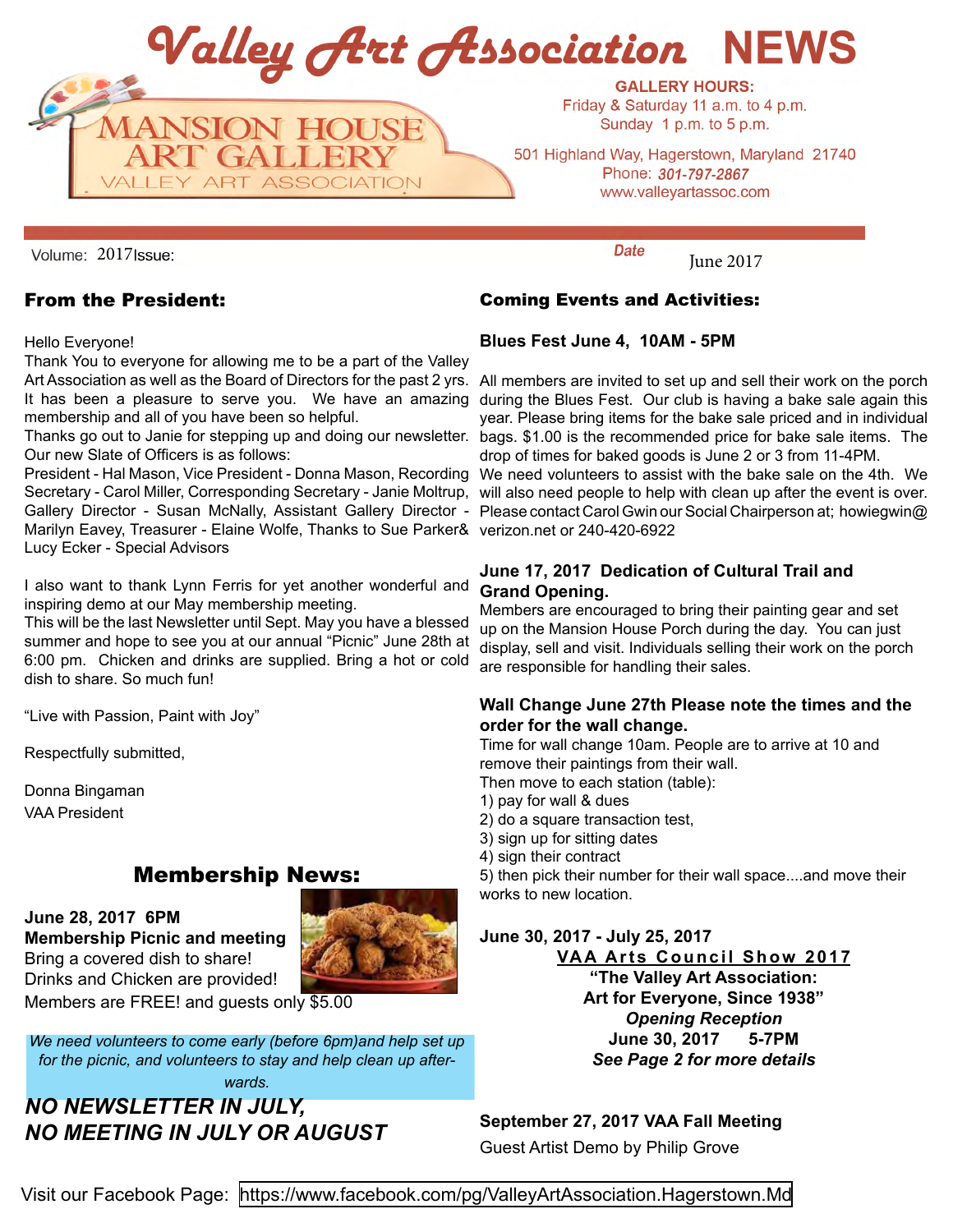# **The Valley Art Association Washington County Arts Council Show "The Valley Art Association:**

Art for Everyone Since 1938" 6/30/17- 7/25/17

The VAA's show at the Arts Council is coming up in June. The drop off date is 6/29/17 between 11:00 and 5:00. Participating artists should deliver their work between 11:00 and 3:00 to allow time for final arrangement between 3 and 5 PM. The pick up date is 7/26/17 between 11:00 and 5:00. There is

a reception on Friday, June 30, 2017 from 5-7PM. The Arts Council is providing post cards about the exhibit and there will be 150-200 at the Mansion House after Tuesday 5/30/17. VAA exhibitors can pick up post cards to mail to friends and family. The Arts Council has already sent cards to its own mailing list. If you would like your bio included in the show, and have not already provided it, please bring it to the Arts Council with the artwork when it is delivered. Exhibitors include the following members: Ronda Albright, Donna Ashbaugh, Linda Barnhart, Sue Bell, Denny Bingaman, Donna Bingaman, Greg Bowen, Denny Clark, Becky Dietrich, Marilyn Eavy, Lucy Ecker, Phillip Grove, Virginia Hair, Tamara Hoffman, Jane Horst, David Karstaedt, Janette Koons, Donna Mason, Magill McGrilles, Susan McNally, Carol Miller, Donna Mitchell, Janie Moltrup, John Neal Mullican, Sue Parker, Lin Pedersen, Alexandra Rowe, Laura Shindle, Tina Stonestreet, Tom Tholen, Marjorie Tressler, Nicole Troup, Carol Wilks and Elaine Wolfe.

#### **Information about the VAA Membership List**

A current Membership List is kept on the desk at the Mansion House. It is kept up-to-date by the treasurer and includes information as to whether VAA dues have been received for 2017. If you wish to check the status of your dues or if you have any changes to your contact information, please call the Mansion House during its open hours and the sitter will write the changes on the **Information about the VAA Membership List**

A current Membership List is kept on the desk at the Mansion House. It is kept up-to-date by the treasurer and includes information as to whether VAA dues have been received for 2017. If you wish to check the status of your dues or if you have any changes to your contact information, please call the Mansion House during its open hours and the sitter will write the changes on the list.

# Membership News:

#### **Thursday Morning Watercolor Classes with**

Lynn Ferris, AWS,NWS. June 22nd - July 27th 9AM-Noon \$20. per Class Please confirm register to attend by email: [ferrislynn@yahoo.com.](mailto:ferrislynn%40yahoo.com?subject=Thursday%20Morning%20Watercolor) Material List available on [www.LynnFerris.com](http://www.LynnFerris.com) (Class Schedule Page)

#### **Artist Biographies Wanted!**

Stay Current: Please submit your updated Bios for the Artist Book at the Mansion House. Carol Gwin is the contact person for this project. Email updated Bio to; Carol at howiegwin@verizon.net or mail it to : Carol Gwin, 1271 Fairchild Ave. Hagerstown, Md. 21742

**Lucy registered us as a Blue Star museum (for veterans.) She would like docents to ask visitors to sign in and Lucy can report them for a count that Maryland tracks.**

#### **Wednesday Art Group**

Every Wednesday from 10am to 2pm. Bring your lunch and paints, any medium. For more information call Audrey Mentzer at 301-739-8112 or Ruth Peyton at 301-223-8688.

**Wednesday Night Oil and Acrylic Art Class Mansion House** with Marjorie Tressler First and third Wednesday nights each month from 6:30 pm - 9:00 pm. Tuition is \$65 for 6 classes. Classes are for all painting levels. Students provide their own painting materials, table or floor easel. For more information please contact Marjorie at 717-762-6791

or marjorietressler@comcast.net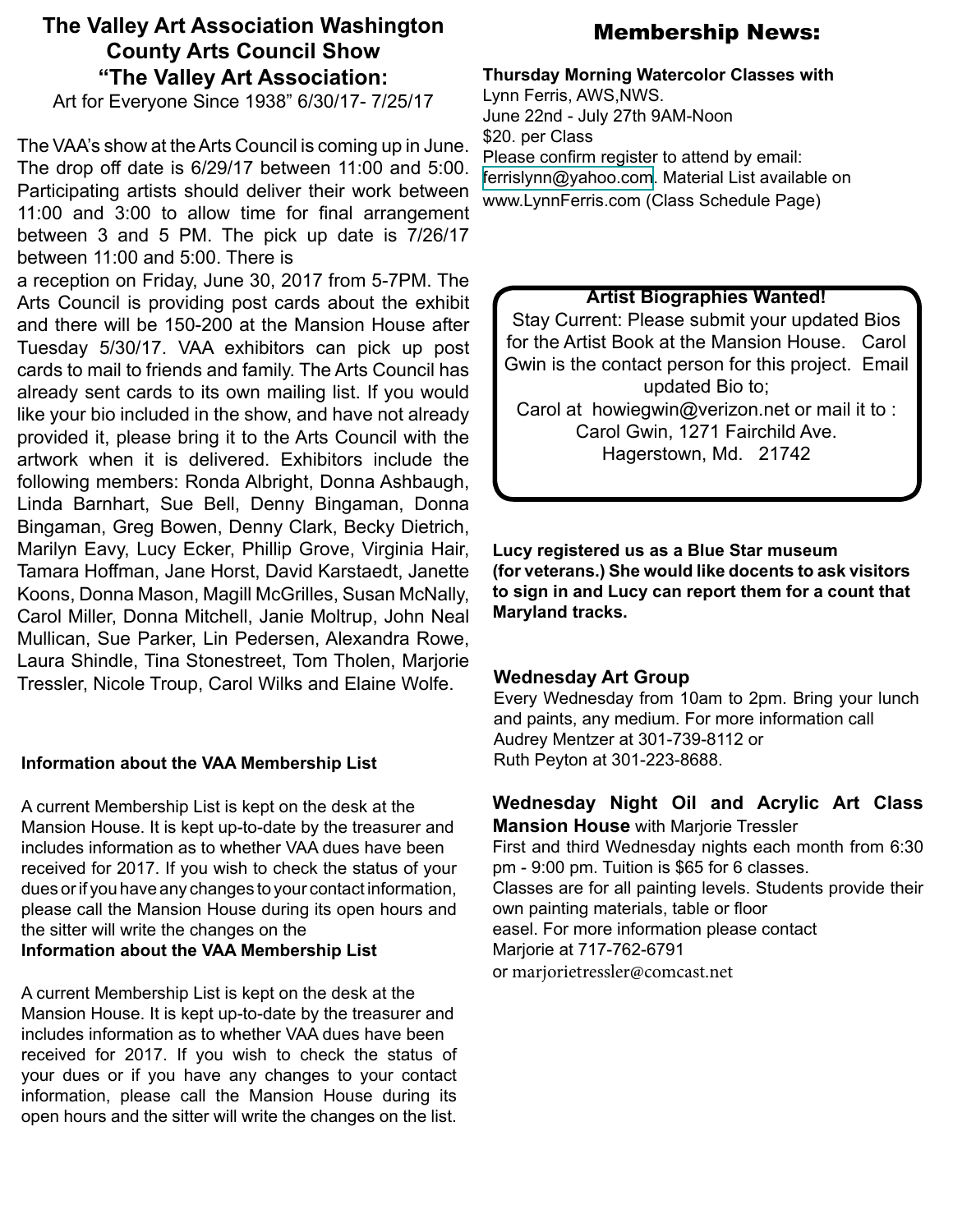# **Art off the Hill**

#### **Artists' Call at Maloos Restaurant at Park Circle Display your art for sale.**

Contact Marilyn Eavey at 301-393-8512 or Email [Raweavey@aol.com](mailto:Raweavey%40aol.com?subject=Maloos%20Restaurant%20) for more information and to sign up for next quarter.

### **Wanted! Artists and Models**

For Wednesday Portrait Group at Hagerstown YMCA. Group meets Wednesday morning 9:30AM - 12:30PM. Contact Donna Mason for more information: 301-797-6719 or [donnamasonart@myactv.net](mailto:donnamasonart%40myactv.net?subject=Wednesday%20at%20the%20YMCA)

# 42 West Arts Gallery

Accepting New Artists 3D Artists, scluptures, and fine art crafters. Free to the public every Saturday, art demonstrations, oil or watercolor painting, pottery, gourd demos, weaving and sclupting. Wednesdays Artist Denny Bingaman will be giving free demonstrations. Hours Wed. 12-3pm. Thursday 1-4pm, Friday 5-8pm, Sat. 1-6pm and Sun. 1-4pm. Music, Wine and Refreshments are offered every Friday night from 5:30 -8:00.

**Donna Bingaman Oil and Acrylic Painting** Classes Wednesdays from 12-3pm. All Skill levels Welcome. 42 W. Main Street. Waynesboro, Pa. \$15. per class. Focus on drawing, tonal values and color in your art work. Easels, tables and chairs are available. Bring your choice of photo and

More information or to sign up call Denny or Donna Bingaman 717-762-8394.

Email us at: [artsyfolks@embarqmail.com.](mailto:artsyfolks%40embarqmail.com?subject=) You are welcome to stop in at 42 West Arts

### Gallery 50 Marjorie Tressler

Curator/Gallery Director. Oil and Acrylic Painting Classes. Monday from 1-4pm. All levels of ability, oil and acrylic mediums. Cost for 6 classes is \$65. Classes continue throughtout the year. Students provide their own painting materials and table easels. Floor easels are available. Contact Marjorie for more information at

717-762-6791 or [marjorietressler@comcast.net](mailto:marjorietressler%40comcast.net?subject=Art%20Classes%20at%20Gallery%2050)

### Wind Down Fridays

An opportunity for VAA members to visit and consider showing their work at Destination Arts in Waynesboro. Four permanent galleries and more in the works!!! "Gallery 50", the Arts Alliance's flagship gallery, features:

Wind Down Fridays with music and Uncorked Inspiration Paint nights. Artists demo every Thursday with Marjorie Tressler and music every weekend at Gallery 50. Also, there are writers' and song writers' forums each month. With over 80 artists and artisans represented in Gallery 50, it is joined by 42 West Arts, a co-op

gallery with 17 artists; and The Ceramic Center, a co-op of potters. Hours of operation are: Thursday 1-4pm, Friday 5-8pm,

Saturday 12-6pm, and Sunday 1-4pm. For more information, contact

Gallery 50 Curator, Marjorie Tressler marjorietressler@comcast. net.